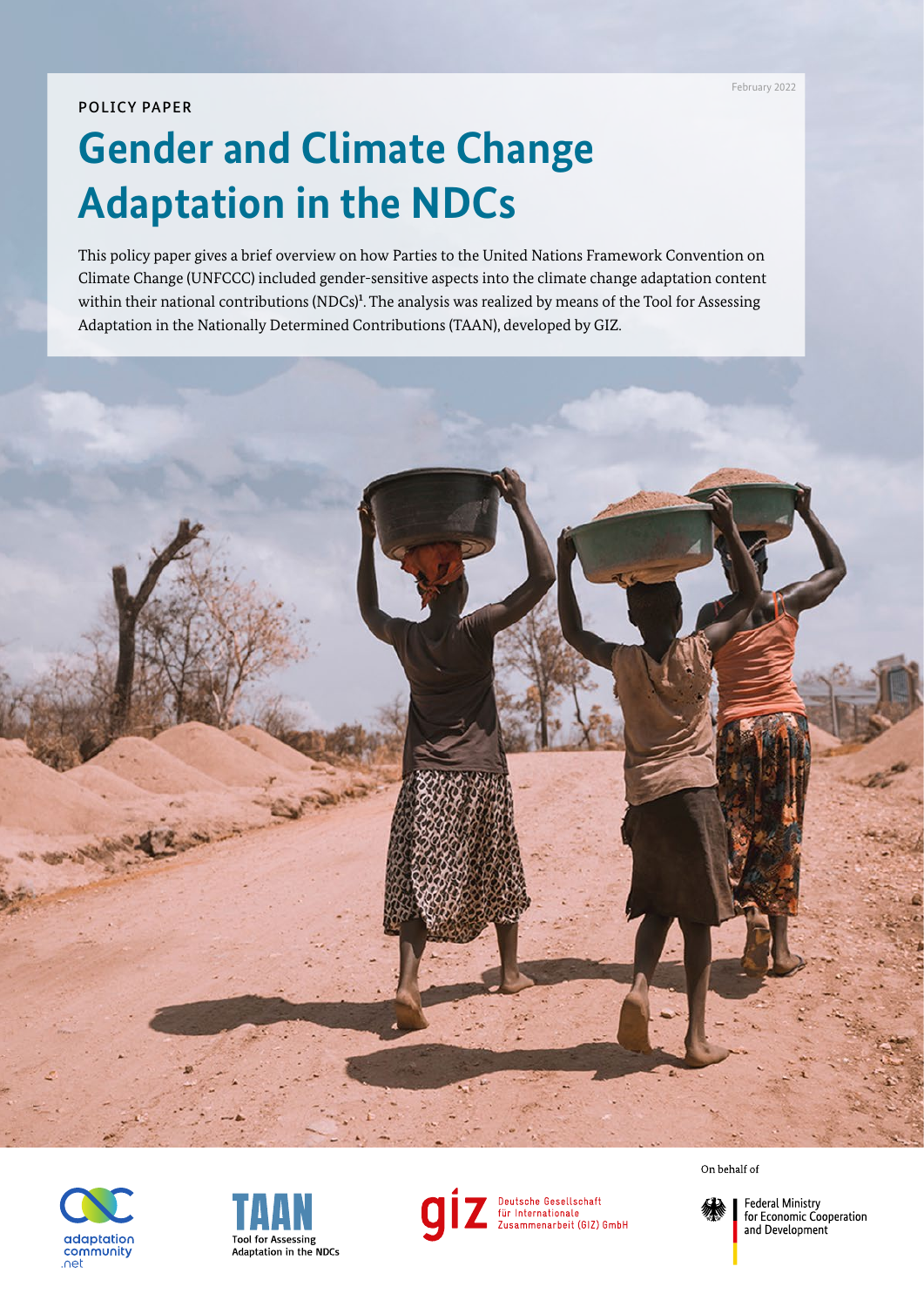## **Key findings**

- $\rightarrow$  Considerably more countries that present an adaptation component refer to gender considerations in their NDC updates, compared to their initial NDCs.
- $\rightarrow$  Gender considerations are mostly mentioned on a planning level, fewer NDCs are reporting back on gender-responsive implementation, for example in the NDC revision process.
- → References to national strategies and policies on gender prevail, as well as the explicit need for capacity building and women's empowerment due to their "increased vulnerability".
- → The number of NDCs referring to gender-disaggregated impacts of climate change and/or gender-responsive budgeting in link with their adaptation priorities has increased with the NDC revision process, although still at a rather low level.

#### **Gender and Climate Change Adaptation**

**The climate crisis, like so many important issues, cannot be tackled without taking into account gender-specific needs, concerns and capacities.** Women\*, in all their diversity<sup>2</sup>, are disproportionately affected by climate change. In many regional and social contexts, women are still disadvantaged by the gendered distribution of rights, resources and property, access to education and employment.

Nevertheless, it is often them who are directly dependent on natural resources for their livelihoods: particularly in developing countries, more women than men are employed in agriculture, forestry and fisheries<sup>3</sup> and women often spend more time on activities such as food processing and food preparation for the household, water and fuel collection as well as other unpaid household duties and care work.<sup>4</sup> **The climate crisis is affecting the access to and distribution of these natural resources, thus increasing the vulnerability of people and social groups depending on them.**

However, the widespread narrative of women as a vulnerable and affected group does not do justice to the complexity of their social realities. Women's first-hand experiences due to their social roles as providers, educators, energy and transport users and land managers etc. make them important agents of change, especially with regard to climate change adaptation. Therefore, emphasis must be laid on the **need for structural changes to tackle the existing gender gaps in decision making and participation and to amplify women's voices in the response to the climate crisis.**

## **Various capacity-building initiatives and tools actively incorporate gender aspects to support Parties in pursuing gender-responsive climate action.**

- The [NDC Partnership](https://ndcpartnership.org/), of which GIZ is an institutional member, is committed to implementing its Gender Strategy by supporting countries (upon their request) with technical assistance to anchor gender equality more firmly into their climate plans, budgets and actions. Support includes integrating gender analysis and policy frameworks into NDCs, increasing cooperation with relevant ministries/gender experts or fostering the equal participation of women and men in the NDC process.
	- The [NAP Global Network](https://napglobalnetwork.org/resource/toolkit-for-gender-responsive-national-adaptation-plans/) has designed a [toolkit](https://napglobalnetwork.org/resource/toolkit-for-gender-responsive-national-adaptation-plans/) to support countries in pursuing a genderresponsive NAP process. Parties increasingly refer to or use their National Adaptation Plan (NAP) or their Adaptation Communication as NDC adaptation component.
- [AdComm-DAT](https://adcomm-dat.org/), a tool designed by the Climate Ξ Policy Support Programme of GIZ, supports countries in the formulation and submission of Adaptation Communications and encourages the integration of gender aspects.

- 2 Reference to the construct of gender. This refers to all persons who identify as women\*
- 3 FAO. 2021. World Food and Agriculture Statistical Yearbook 2021. Rome.
- 4 United Nations Statistics Division Time use data portal [\(unstats.un.org/unsd/gender/timeuse](https://unstats.un.org/unsd/gender/timeuse/))

<sup>1</sup> NDCs registered as of October 2021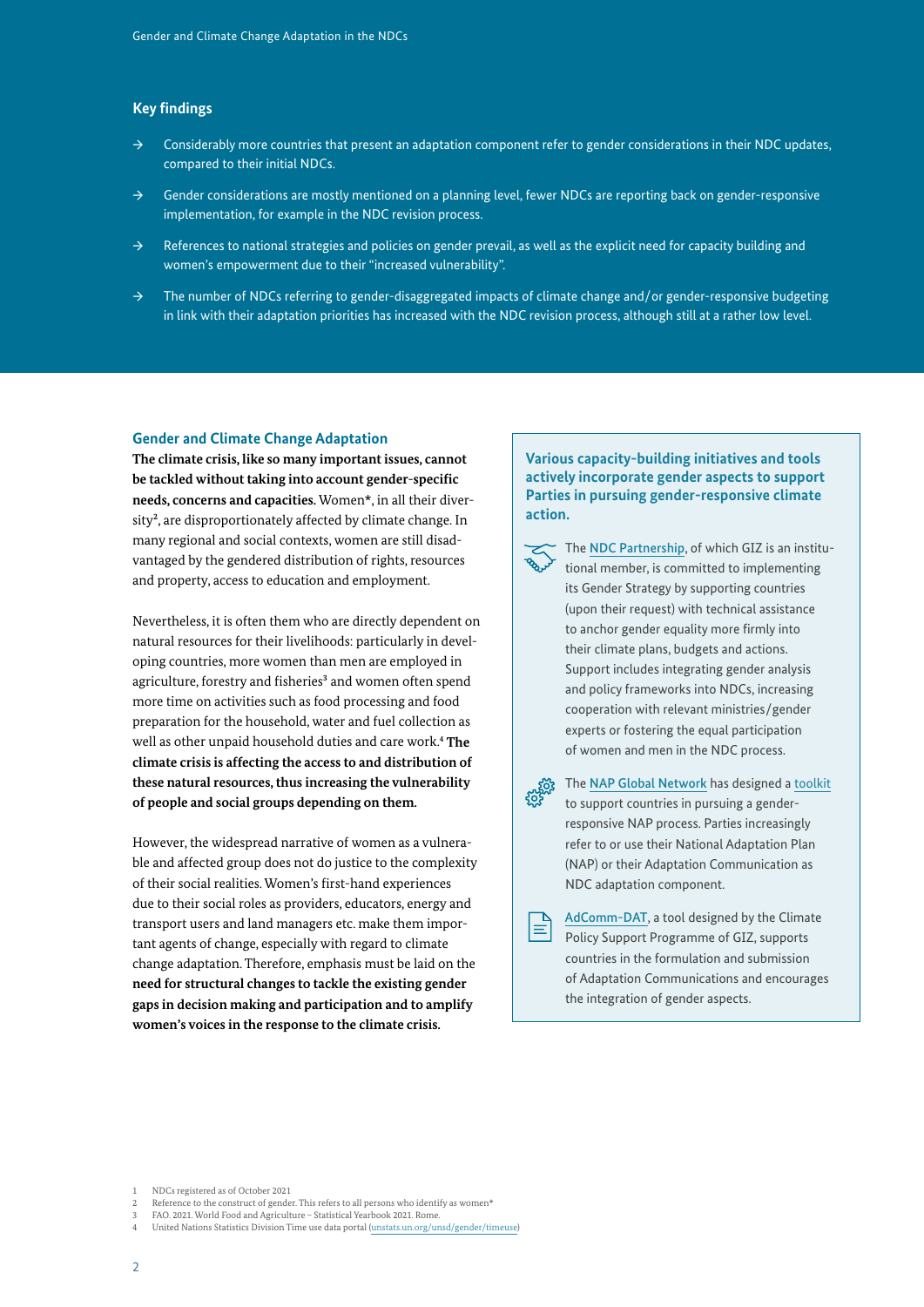## **TAAN History and Methodology**

TAAN was started to be developed in 2015 by the Climate Policy Support Programme of the GIZ on behalf of the German Federal Ministry for Economic Cooperation and Development (BMZ). In 2017, a first online version of the tool was integrated on the GIZ platform "Adaptation Community". In 2020, with COP26 approaching and thus the expectation of many new and updated NDCs, the methodology of the tool has been updated to provide an overview on the enhancement of climate adaptation contents. To this end, all submissions in the TAAN have been reassessed to include new indicators and to be able to measure enhanced adaptation action.

Apart from a few categories on vulnerabilities, SDGs, costs and support requests, the adaptation content of a submission is only assessed in case the NDC contains a specific part/chapter dedicated to adaptation ("adaptation component"). The analyses were implemented manually by means of 280 qualitative and quantitative categories. Direct quotes from the submissions are used for the qualitative categories, providing thus a good insight and overview on the presentation of adaptation measures and ambitions in a country's submission.<sup>5</sup>

As of 15 October 2021, 528 submissions were included in the TAAN, covering the INDCs<sup>6</sup>, 1. NDCs and NDC Updates that have been officially submitted to the UNFCCC and included in the NDC registry to this date. **The following analysis is based on the data entered in the TAAN at this reference date.** 

## **Gender and Adaptation in NDCs**

Tackling gender inequality can play a key role in how countries adapt to the growing risks posed by climate change<sup>7</sup>. Evidence shows that adaptation initiatives that address gender are more effective<sup>8</sup>. Consequently, it is crucial that the **above-mentioned gender-specific differences are being taken into account in the planning, design and implementation of adaptation measures**, a fact that is also being recognized in international climate change negotiations under the UNFCCC<sup>9</sup> , the Lima Work Programme on Gender and its Gender Action Plan.

While the 1992 Framework Convention on Climate Change and the 1997 Kyoto Protocol, unlike other Rio Conventions, make no reference to gender or women, the Paris Agreement preamble calls for human rights, gender equality and women's empowerment to be considered in all climate change activities. More specifically, Article 7 of the Paris Agreement adds a gender dimension to the Global Goal on Adaptation, acknowledging "that adaptation action should follow a country-driven, gender-responsive, participatory and fully transparent approach".<sup>10</sup>

The Nationally Determined Contributions (NDCs) present a key opportunity to meet these requirements. NDCs are at the heart of the implementation process of the Paris Agreement, capturing the Parties' plans and commitments to reduce GHG emission reduction targets, enhance adaptation action and make financial flows consistent with

a pathway towards low emissions and climate-resilient development. To allow Parties to enhance their ambitions according to changing contexts and capacities, the mechanism moreover operates on a five-year cycle to update NDCs, either by handing in new NDCs or updating existing ones. Accordingly, Parties should work continuously on the contributions they intend to achieve, **creating an important window for advancing progress on gender-responsive climate action within their pledges**.

## **TAAN – Assessing Adaptation in the NDCs**

The **Tool for Assessing Adaptation in the NDCs (TAAN)**<sup>11</sup> is an interactive knowledge platform that aims to provide an overview of the adaptation content of countries' NDCs. TAAN presents adaptation objectives, priorities and key sectors as well as countries' adaptation measures as indicated in their NDCs.

The TAAN covers various topics, such as sustainable development, monitoring and evaluation or participatory processes, as well as four specific sectors agriculture, water, health and biodiversity/ecosystems. Seven categories capture the presentation of gender-related issues in an NDC adaptation component, allowing TAAN users to assess whether and how gender aspects in general are being considered, how women are being referred to and, more specifically, if any reference to gender-disaggregated impacts of climate change and/or gender-responsive budgeting is made.

5 TAAN is based on a manual analysis. In comparison to other digital methods, such as keyword search, it leaves a natural margin of errors that can occur during the data collection process. On the other hand, this enables contributors to choose representative quotes according to their ability to represent contents of the NDC in an accurate way and based on a better understanding of the structure of the NDC.

- 7 [Tackling gender inequality is 'crucial' for climate adaptation Carbon Brief](https://www.carbonbrief.org/tackling-gender-inequality-is-crucial-for-climate-adaptation?utm_campaign=Carbon Brief Daily Briefing&utm_content=20201215&utm_medium=email&utm_source=Revue Daily)
- 8 Daze & Dekens, 2017; Global Gender and Climate Alliance, 2016
- 9 Burns & Daniel. 2020. Pocket Guide to Gender Equality under the UNFCCC
- 10 Paris Agreement to the United Nations Framework Convention on Climate Change, Dec. 12, 2015
- 11 Accessible online: [taan-adaptationdata.org](http://www.taan-adaptationdata.org)

<sup>6</sup> The INDCs are not explicitly analysed in this paper, given that most of them have been converted into NDCs upon Paris Agreement ratification and thus mainly present the same content than the 1. NDC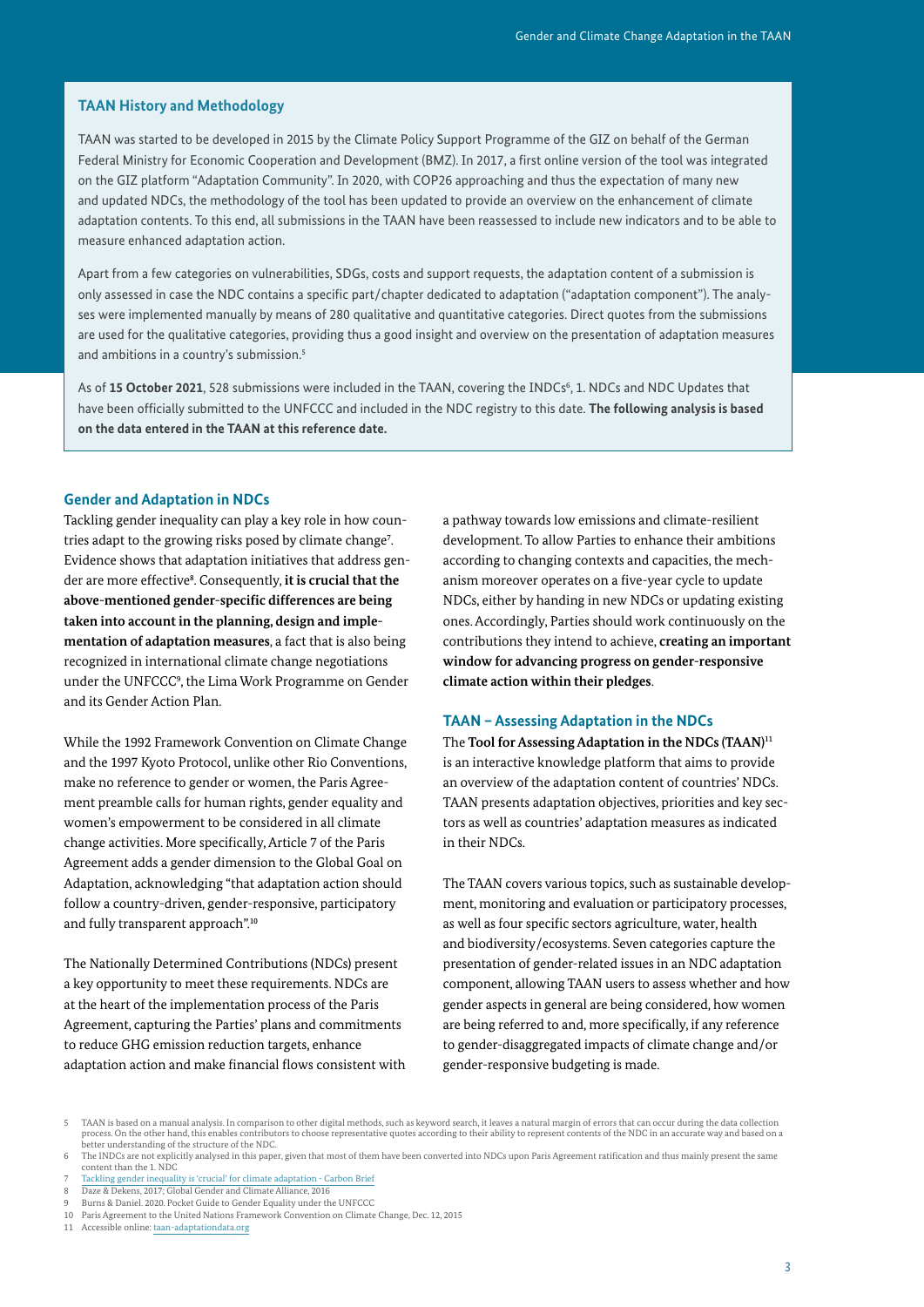## **Gender in NDC adaptation components**

In the subsequent analysis, the "initial" or **"first round of NDCs"** includes those 1. NDCs that have been converted from INDCs into NDCs upon the Paris Agreement ratification (1. NDC (Conversion upon PA ratification) as well as 1. NDCs that have been newly submitted and differ from the INDC (1. NDC (New Submission)). The "new" or **"second round of NDCs"** refers to NDC Updates (1. NDC (Update/Revision)) as well as new submissions (2. NDC (New Submission))<sup>12</sup>. Following the methodology of TAAN (see info box above), over 70 % of these 334 submissions registered by 15 October 2021 include an adaptation component and thus allow to have a closer look into the way gender and climate change (adaptation) are being linked in the NDCs.

#### **1. General considerations**

In the first round, **65 NDCs out of 139 NDCs with an adaptation component in the TAAN referred to gender and adaptation or as a cross-cutting issue.** In the subsequent round, considering new as well as updated NDCs, **this number has increased to 79 out of 97 submissions and is expected to increase even further** as NDC update are still being developed and submitted on the road to COP27.

Diving into the content of the quotes captured in the TAAN, one can see that NDCs tend to give an overview on gender as a cross-cutting issue rather than focusing on the thematic area of adaptation (or mitigation). Hereby, references to national strategies and policies on gender prevail, as well as the explicit need for capacity building and women's Fur empowerment due to their "increased vulnerability". Vanuatu NDC Update (2021), where Figure 1 shows more specifically, how the consideration engaged in NDC enhancement and rev of women as a vulnerable group persists (54 submissions). NDC options to review the gender-resp Considerably less NDCs refer to women as agents of change or the Belize NDC Update (2021), elaborated the Submission of the Belize NDC Update (2021), elaborated the Submission of the Belize NDC Update (2021), elaborated th  $(36)$  or beneficiaries of climate change (adaptation) action  $\frac{1}{\alpha}$  actions and targets in and measures (37).  $(36)$  or beneficiaries of climate change (adaptation) action actions and targets included in [the] up  $\frac{d}{dx}$  and the asures (37). and measures (37). The contraction of the contraction of the contraction of the contraction of the contraction of the contraction of the contraction of the contraction of the contraction of the contraction of the contracti



Figure 1: Representation of the role of women as mentioned in the NDCs (Source: TAAN, October 2021) *Figure 1: Representation of the role of women as mentioned* 

Moreover, **gender considerations are mostly mentioned on a planning level**, thereby explaining why it is important to mainstream gender into climate-related processes and stratmainstream gender into cinnate-reiated processes and strat-<br>egies, **rather than reporting back on gender-responsive implementation**, for example in the NDC revision process. s Nigeria's NDC update (2021) demonstrates how such a extended the component (2022) demonstrates from each dividend no additional component No addition component No A<br>gender-responsive process could look like: *"In preparing the* sions and is a sequen-responsive process could look like. *In preparing the* and the sequence of the sequence of<br>date are still and 2021 NDC update, a detailed gender analysis was conducted to determine gender differences in contributions to national development, division of labour, employment, access to l in the TAAN, *resources, and participation in decision-making in the seven* rin the TAAN, and *resources, and participation in decision-making in the seven*<br>w on gender a general *priority sectors of the NDC. The analysis revealed a general lack of access to and control of resources by women compared* to men in all seven priority sectors." **Concrete projects to strengthen the resilience of**  gender-responsive process could look like: Th preparing the 2. No. 1991, 1992, 1992, 1993, 1994, 1995, 1996, 1997, 1998, 1999, 1999, 1999, 1999, 1999, 1999, 1999, 1999, 1  $\frac{1}{2}$  $\mathbf{s}$  and  $\mathbf{s}$  is a gender-responsive process could look like: Thipreparing the  $1.0027$  to determine gender differences in contributions to national 1. Note that the second of the second contract the second conditions of the second second second second second second second second second second second second second second second second second second second second second aevelopment, aivision of labour, employment, access to  $\sum_{i=1}^{n} a_i$ 1. No. 1. No. 1. No. 1. No. 1. No. 1. No. 1. No. 1. No. 1. No. 1. No. 1. No. 1. No. 1. No. 1. No. 1. No. 1. No aevelopment, alvision of labour, employment, access to

> Further good practice-examples are provided by the Vanuatu NDC Update (2021), where a *"gender expert [...] was*<br>we see also BDC up has a way to a dominant the whome d engaged in NDC enhancement and reviewed the enhanced *NDC options to review the gender-responsive considerations*" or the Belize NDC Update (2021), elaborating on how *"the* agriculture" program with 4 and 4 and 4 and 4 and 4 and 4 and 4 and 4 and 4 and 4 and 4 and 4 and 4 and 4 and 4 and 4 and 4 and 4 and 4 and 4 and 4 and 4 and 4 and actions and targets included in [the] updated NDC have<br>on dimensions per year (with with an university a subject " undergone a gender and vulnerable group scoring analysis.<sup>\*</sup>  $\mathbf{t}_1$  trained per year) to support implementation of  $\mathbf{t}_1$  the support implementation of  $\mathbf{t}_2$  $D$ C O $p$ date (2021), elaborating c



12 The subdivision into these categories is consistent with the UNFCCC NDC registry approach.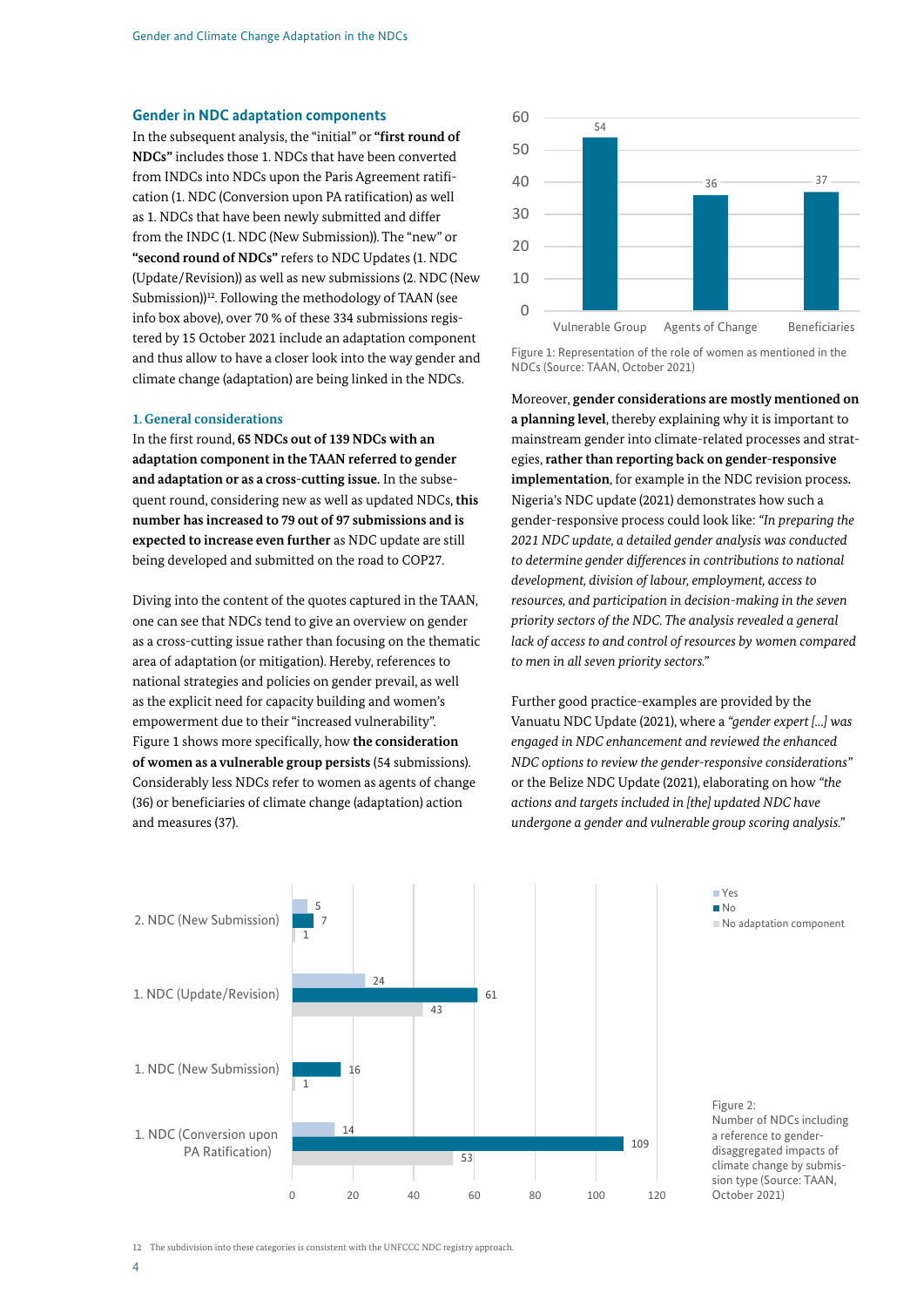

**Concrete projects to strengthen the resilience of women are often linked to the agriculture sector** (see also Benin, Bhutan, Guinea-Bissau, Nigeria or South Sudan). For example, Liberia plans to *"roll out a "Women in Agriculture" program with 4 training sessions per year (with at least 45 women trained per year) to support implementation of climate-resilient agricultural and livestock practices and increase women's access to agricultural inputs and laborsaving devices by 2025"* (Liberia NDC Update, 2021). This provides a good example on how gender-specific indicators can be integrated in the NDCs or adaptation strategies and policies, a need that is also formulated in various NDCs (e.g. Malawi, Guinea-Bissau).  $\frac{1}{2}$  to strangthen the resiliance of women

Apart from the fact that more NDC updates integrate gender-sensitive (adaptation) considerations, the way they are integrated in the new NDCs is also remarkable. The above-mentioned examples demonstrate that, **in their latest submissions, many Parties decided to treat this topic more in-depth and output-focused** or at least acknowledge the need for a general commitment to gender. This is in line with findings of previous research analyzing gender equality in NDCs.<sup>13</sup>

**2. Gender-disaggregated impacts of climate change** While only 14 of the initial NDCs with an adaptation component did refer to gender-disaggregated impacts of climate

change, 29 countries have decided to include this kind of information in their NDC Update or in their 2. NDC (see Figure 2).

Some of the NDCs simply **acknowledge disproportionate adverse effects of climate change on gender** (such as Angola, Costa Rica, Dominican Republic, Kenya, Mexico or Uganda)**,** whereas other NDCs also go into more details. For example, in Vietnam *"several negative impacts of climate change on women's health include increased prevalence of diseases and epidemics, especially among pregnant women, girls, women with chronic diseases and elderly women. Regarding the socio-economic aspect, as female farmers* 

*usually have lower levels of education and less access to information and finance than men, their livelihoods depend mainly on natural resources and have high sensitivity but low adaptive capacity in the context of climate change."* (Vietnam, NDC Update 2020).

In result, some NDCs conclude with the **need for**  *"climate-empowering women"* (Cabo Verde, NDC Update, 2021) **and to acknowledge their role as agents of change**: *"Women, girls and persons with disability also bear the brunt of risks and vulnerabilities brought on by droughts, floods, and other extreme weather events, which places them at the front lines of adaptation as important and necessary stakeholders in effective adaptation to climate change"* (Sierra Leone, NDC Update 2021). Georgia further considers *"to empower women as agents of change through their participation in decision-making processes related to energy efficiency measures and efficient use of water resources in households"* and *"to provide adaptation resources channeled towards women wherever their vulnerability level is high."* (Georgia, NDC Update 2021)

A second group of countries furthermore focuses on methods for tackling these gender-disaggregated considerations, mainly through **data collection** (such as Burkina Faso, Chile, Georgia, Honduras, Marshall Islands or Saint Lucia) **and/or monitoring and reporting** (Moldova, Rwanda). For example, the second NDC of the Marshall Islands elaborates on gender-differentiated data collection as a necessary *"initial step […] to identify gaps, needs and opportunities for women, men, youth and marginalized and vulnerable groups to address gender and social inequities, particularly in rural remote communities"* (Marshall Islands, 2. NDC 2018). Accordingly, Bhutan conducted a study to capture gender-disaggregated impacts of climate change *"to get an understanding of gender issues in the context of climate change and related policy responses in Bhutan […] for priority sectors of Agriculture, Energy and Waste […]. The findings and recommendations helped set a basis for understanding gender and climate linkages while enabling the incorporation of gender approaches."*